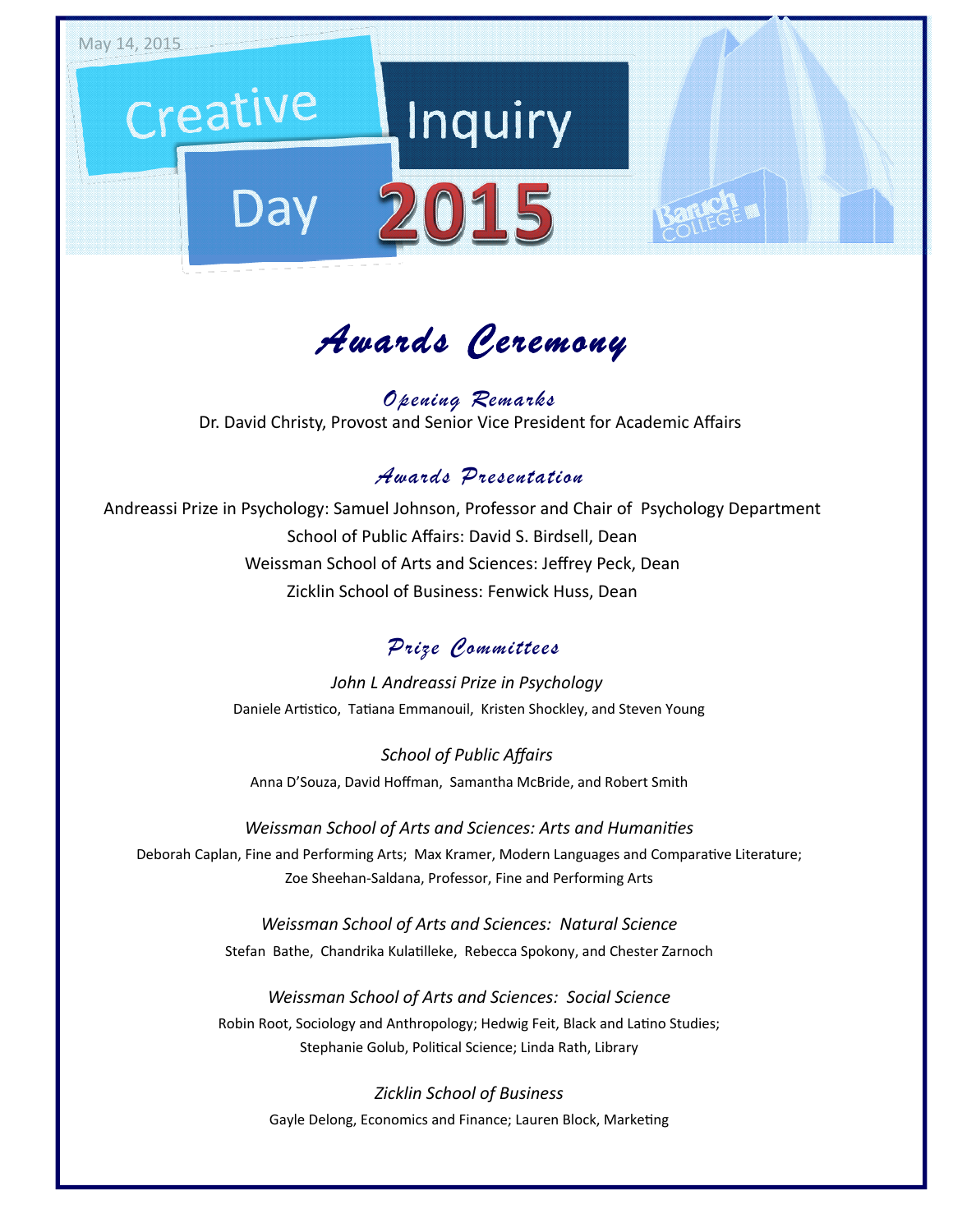### **John L Andreassi Prize in Psychology**

| <b>Author</b><br>Danielle Altman<br>and Yuliya Ochakovskaya                                     | Project Tile<br>When Good Intentions Go Wrong: When Intentionally<br>Trying to Remember Answers Backfire                                          | <b>Faculty Mentor</b><br>Prof. Jennifer Mangels |
|-------------------------------------------------------------------------------------------------|---------------------------------------------------------------------------------------------------------------------------------------------------|-------------------------------------------------|
| Ronica Bennett                                                                                  | <b>Exploring Confidence and Rumination</b>                                                                                                        | Prof. Jennifer Mangels                          |
| Adina Chesir                                                                                    | Contingencies of Belonging: Affect Engagement in<br>Low Confidence Participants?                                                                  | Prof. Catherine Good                            |
| Renee Cotsis                                                                                    | Effects of Effort an Ability-Based Sense of Belonging on<br>Performance, Learning, and Engagement of Minorities<br><b>Under Stereotype Threat</b> | Prof. Catherine Good                            |
| Courtney Ferri<br>Ning Mei                                                                      | An SOB Story: Sense of Belonging Moderates<br>Math Confidence and Perception of Performance                                                       | Prof. Catherine Good                            |
| Yulieth Galindo                                                                                 | Illegitimate Tasks' Impact on Self-efficacy                                                                                                       | Prof. Erin Eatough                              |
| Maryam Gooyabadi<br>Tyler Benes, and Mya Cruz                                                   | Effort Based Sense Of Belonging: The Effects of Stigma<br><b>Consciousness on Female Students</b>                                                 | Prof. Catherine Good                            |
| Gregory Guma                                                                                    | Investigating In-groups and Out-groups: Stereotype Content<br>Model Perceptions of White Males                                                    | Prof. Karen Lyness                              |
| Kyle Henson<br>and Yuliya Ochakovskaya                                                          | Exploring the Relationship between Mastery-Avoidance<br>Goals, Depression, and GPA                                                                | Prof. Jennifer Mangels                          |
| <b>Rachel Hutchings</b>                                                                         | New York City Environmental Dilemmas:<br>An Investigation of Decision Making                                                                      | Prof. Mindy Engle-Friedman                      |
| Stephanie King<br>Carolina Montes, Virginia<br>Milieris, Brianna Vernoia,<br>and Margia Shiriti | Idiographic Everyday Problem Solving Among Young,<br>Middle-Aged, and Older Adults                                                                | Prof. Daniele Artistico                         |
| Viktoriya Konstantinov<br>Gina Mathew, Ninibeth<br>Alvarado, and Rose Deng                      | Induced Fatigue Reduces Likelihood of Engaging in<br><b>Effortful Behavior</b>                                                                    | Prof. Mindy Engle-Friedman                      |
| Jenny Lee                                                                                       | Statistical Processing: Mean Size Extraction of partially<br><b>Occluded Sets</b>                                                                 | Prof. Tatiana Emmanouil                         |
| Sebastian Lema<br>Ramyaa Ravichandra,<br>and Jennifer Mangels                                   | The American Asian way: A study about the effect of<br>Stereotype Threat and Sense of Belonging on Engagement<br>on American Asians               | Prof. Catherine Good                            |
| Elina Leshchenko<br>Qian Chen and Jenson Mathew                                                 | Power Posing and Perceived Competence                                                                                                             | Prof. Tatiana Emmanouil                         |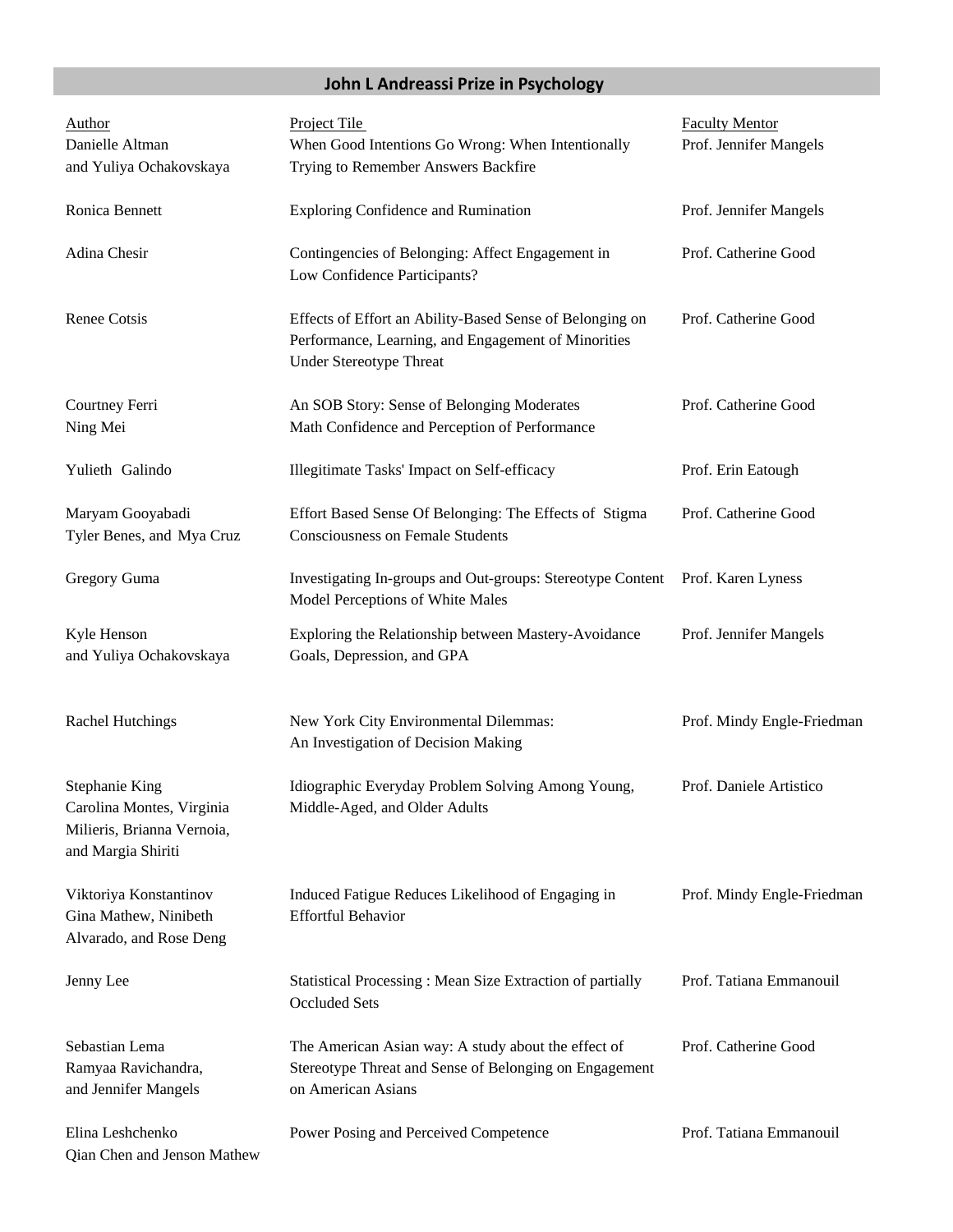| Psychology, continued                                                                                    |                                                                                                                                                         |                                               |
|----------------------------------------------------------------------------------------------------------|---------------------------------------------------------------------------------------------------------------------------------------------------------|-----------------------------------------------|
| Author<br>Weiwen Nie                                                                                     | Project Tile<br>How Personality and Psychological Empowerment Interact<br>with PsyCap                                                                   | <b>Faculty Mento</b><br>Prof. Erin.M. Eatough |
| Eduardo Otero                                                                                            | Priming Approach and Avoidance States Influence Math<br>Performance                                                                                     | Prof. Steven Young                            |
| Chujie Qian<br>and Gregory Guma                                                                          | Investigating Stereotypes of Asians as the "Cold" Model<br>Minority: Comparing Racial/Ethnic Group Perceptions<br><b>Using Stereotype Content Model</b> | Prof. Karen Lyness                            |
| Calvin Rong<br>Liliana Esguerra, Rachel<br>Hutchings                                                     | Evoking Connectedness to One's Future Self through a<br><b>Mindset Prime</b>                                                                            | Prof. Mindy Engle-Friedman                    |
| Margia Shiriti<br>Sara Dowd, Virginia Milieris<br>Stephanie King, Carolina Montes,<br>and Brianna Vernoi | The Relationship between Self-Perception and External<br>Factors: Self-Efficacy and Self-Construals                                                     | Prof. Daniele Artistico                       |
| Sarah Sidibe<br>Edward Pinkhasik, Orly<br>Dotan-Eliaz, and Mukta Kulkarni                                | Using Language to Exclude Others: Motives for and<br>Emotional Reactions to Linguistic Ostracism                                                        | Prof. Kristin Sommer                          |
| Kenny Wen<br>Darren Lin                                                                                  | Pro-environmental Attitudes and Behaviors over Time<br>and Perception of Educators' Role in Climate Change<br>Education                                 | Prof. Mindy Engle-Friedman                    |
| Nnekora Wilson<br>and Nazia Denese                                                                       | Establishing Construct Validity of Fluid Intelligence<br><b>Tests through Behavioral Assessments</b>                                                    | Prof. Charles Scherbaum                       |
|                                                                                                          | <b>School of Public Affairs</b>                                                                                                                         |                                               |
| Author<br>Justin Dembski<br>and Melisa Tekin                                                             | Project Tile<br>The Armory on 25th Street: A New Future                                                                                                 | <b>Faculty Mentor</b><br>Prof. Robert Walsh   |
| Natalie Fischetti<br>Brandon Seidenberg and Nicole Sandoval                                              | The Armory at 25th: CUNY Plex                                                                                                                           | Prof. Robert Walsh                            |
| Nabjot Kaur                                                                                              | Sikhs in New York City: Post 9/11 Discrimination                                                                                                        | Prof. Thomas Main                             |
| <b>Allister Louison</b>                                                                                  | The ARC Arena: The Future of Baruch Athletics                                                                                                           | Prof. Robert Walsh                            |
| Anjelica Mantikas                                                                                        | Instilling Agency and Empathy in Students at High Risk<br>of Becoming Dropouts: A Pilot Program                                                         | Prof. Jeremy Block                            |
| <b>Emily Mentzinger</b><br>and Nyma Sow                                                                  | The Armory at 25th and Lex                                                                                                                              | Prof. Robert Walsh                            |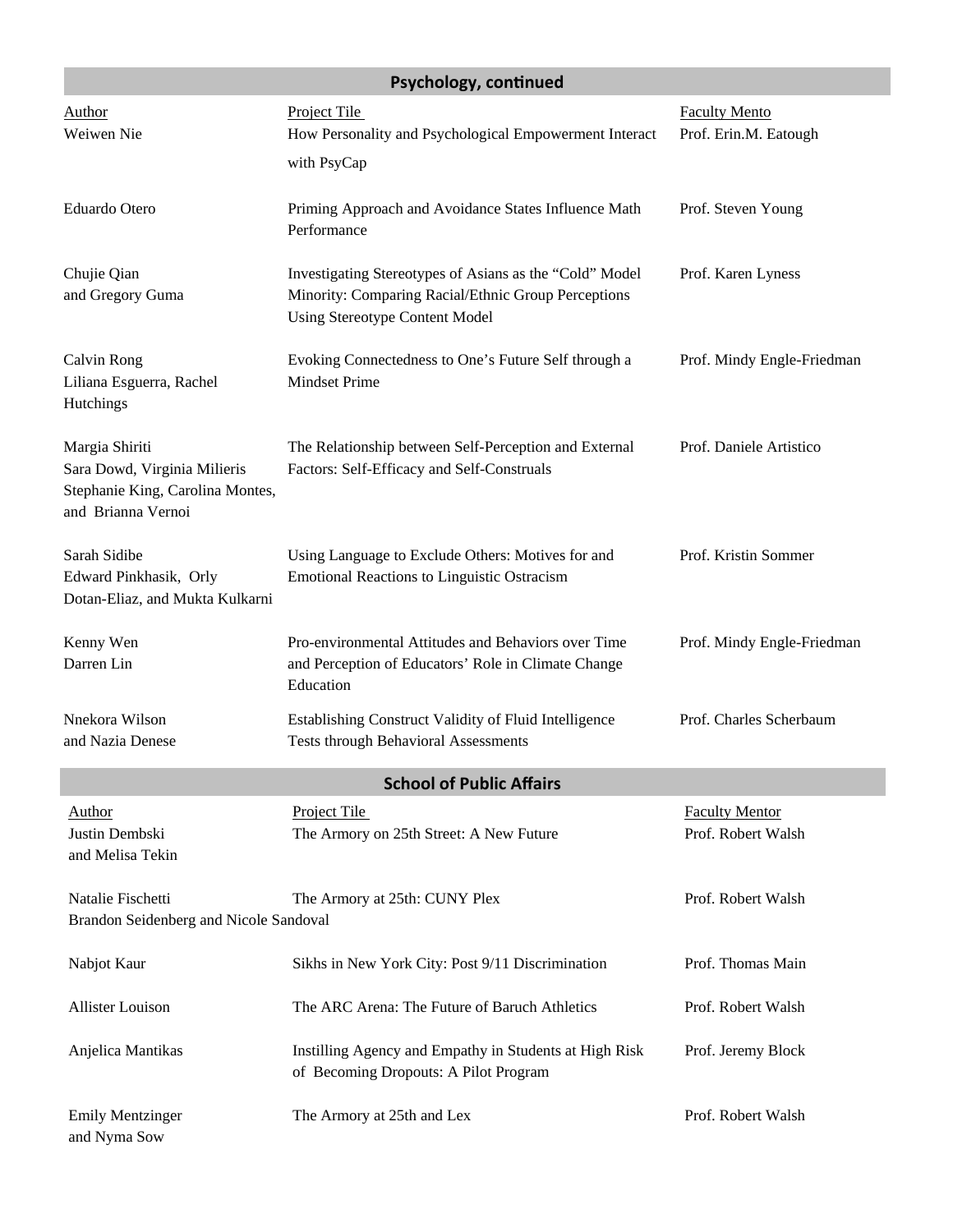| <b>School of Public Affairs, continued</b>             |                                                                                                           |                                             |  |
|--------------------------------------------------------|-----------------------------------------------------------------------------------------------------------|---------------------------------------------|--|
| Author                                                 | <b>Project Tile</b>                                                                                       | <b>Faculty Mentor</b>                       |  |
| Rena Nasar                                             | Rethinking Confidence Building Measures: A New<br>Frontier for Peace in the Israeli-Palestinian Conflict. | Prof. Carla Robbins                         |  |
| Sara Seber                                             | How Does Service-learning Impact the Self Efficacy<br>Of Underserved Youth?                               | Prof. Dahlia Remler                         |  |
| Leyda Taveras<br>Gardenia Hernandez and Kerian Maharaj | <b>Armory Proposal</b>                                                                                    | Prof. Robert Walsh                          |  |
| Sha Ni Wang                                            | Readaptive use of the 69th Regiment Armory                                                                | Prof. Robert Walsh                          |  |
| Sydney Winnick                                         | Integration Trajectory of Muslim Immigrants in<br>France and the United Kingdom                           | Prof. Joselyn Muhleisen                     |  |
| Nicholas Zehnder                                       | Nucleus                                                                                                   | Prof. Robert Walsh                          |  |
| <b>Weisman School of Arts and Sciences: Humanities</b> |                                                                                                           |                                             |  |
| <b>Author</b><br>Damian Bastrzyk                       | Project Tile<br>The Staten Island Ferry                                                                   | <b>Faculty Mentor</b><br>Prof. Brian Murphy |  |
| Kaitlyn Brown                                          | On the internet nobody knows you're a dog                                                                 | Prof. Zoe Sheehan                           |  |
| Halima Bushra                                          | The History of Holland Tunnel                                                                             | Prof. Brian Murphy                          |  |
| Chung Wei (Daniel) Chou                                | Ebbets Field and the Brooklyn Dodgers:<br>More than a Ball Park                                           | Prof. Brian Murphy                          |  |
| <b>Anthony Esposito</b>                                | <b>Tweed Courthouse</b>                                                                                   | Prof. Brian Murphy                          |  |
| Shahmann Fazl                                          | The Queensboro Bridge                                                                                     | Prof. Brian Murphy                          |  |
| Michael Gapanovich                                     | Unification of the New York City's Transit System<br>and How it Changed the City                          | Prof. Brian Murphy                          |  |
| Michael Ippolito                                       | The Bayonne Bridge                                                                                        | Prof. Brian Murphy                          |  |
| Jimmy Lee                                              | A Brief History of JFK Airport                                                                            | Prof. Brian Murphy                          |  |
| Lanfang Li                                             | A Bowl of Harmony                                                                                         | Prof. Terri Berkowitz                       |  |
| Justin Lin                                             | Dual System of Rapid Transit: Introduction of The MTA<br>7 Line                                           | Prof. Brian Murphy                          |  |
| Wendao Liu                                             | <b>Bronx Zoo</b>                                                                                          | Prof. Brian Murphy                          |  |
| Benjamin Long                                          | Macbeth                                                                                                   | Prof. Susan Teneriello                      |  |
| MaxwellMichael                                         | A Corporate History of B.F. Goodrich: 1914-1941                                                           | Prof. Thomas Heinrich                       |  |
| Sarthak Nayak                                          | <b>Stuyvesant Town and Peter Cooper Village</b>                                                           | Prof. Brian Murphy                          |  |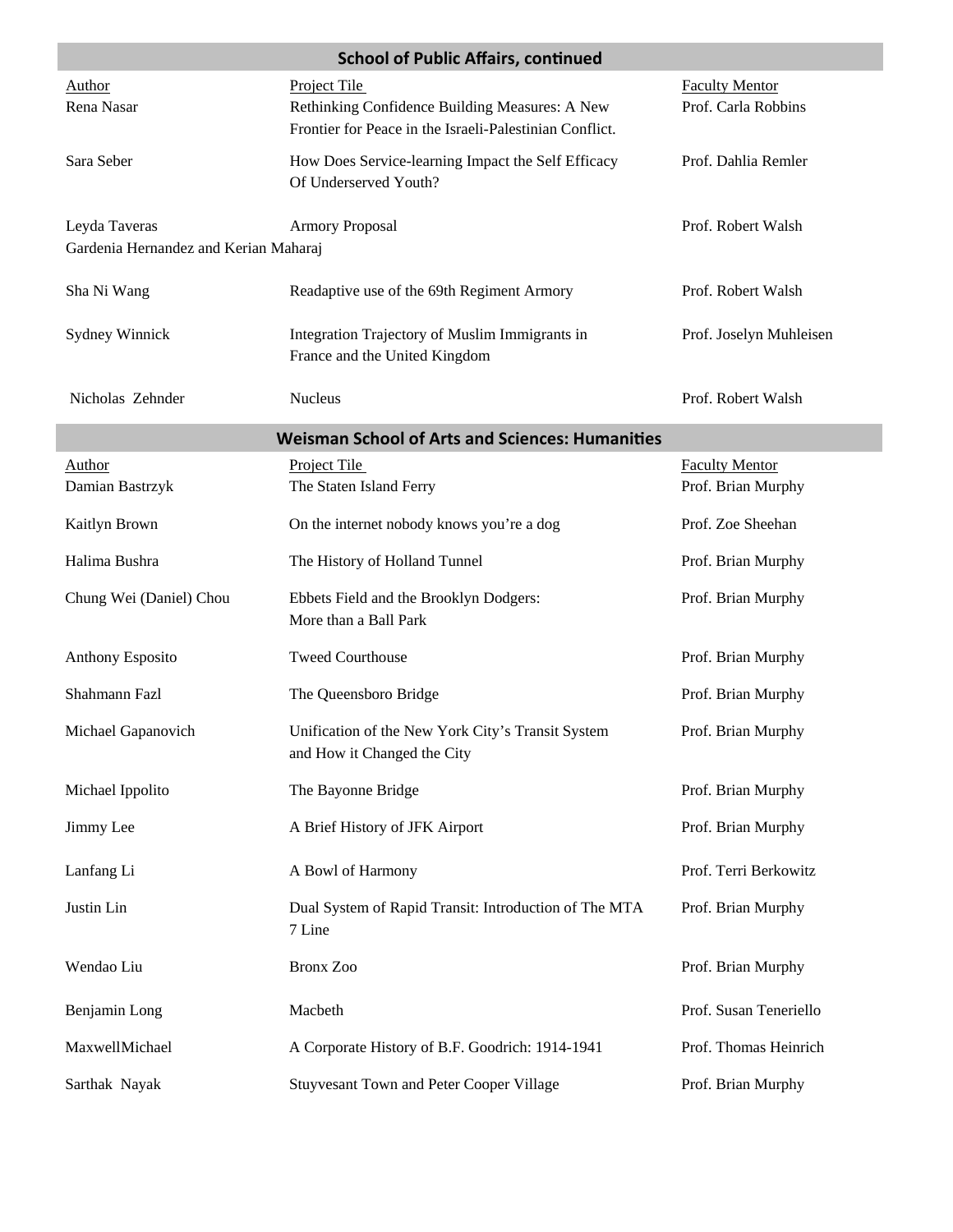| Weisman School of Arts and Sciences: Humanities, continued |                                                                                                                |                       |
|------------------------------------------------------------|----------------------------------------------------------------------------------------------------------------|-----------------------|
| <b>Author</b>                                              | Project Tile                                                                                                   | <b>Faculty Mentor</b> |
| Iliana Nunez                                               | La Representación del Sujeto Femenino en                                                                       | Prof. Elena Martínez  |
|                                                            | "Amo a mi amo" y "La llamaban Aurora"                                                                          |                       |
| Michael Rufolo                                             | Shea Stadium: A Public Works Marvel                                                                            | Prof. Brian Murphy    |
| Michael Skowron                                            | Verrazano-Narrows Bridge                                                                                       | Prof. Brian Murphy    |
| Pennell Somsen                                             | Crossing Borders with Literary Translation                                                                     | Prof. Elena Martinez  |
| Rebecca Alexandra Stanford                                 | Water for a NYC                                                                                                | Prof. Brian Murphy    |
| Alexandria Tava                                            | Sound and Color                                                                                                | Prof. Linda Rath      |
|                                                            | <b>Weisman School of Arts and Sciences: Natural Science</b>                                                    |                       |
| Author                                                     | Project Tile                                                                                                   | <b>Faculty Mentor</b> |
| Laise Serra Amorim                                         | Aging: A Study of Lifestyle Factors that Affect Longevity                                                      | Prof. Edyta Greer     |
| Gloria Kang, Ezekiel Dwek.                                 | By Telomere Shortening                                                                                         |                       |
| and Mordakhay Kholdarov                                    |                                                                                                                |                       |
| Laise Serra Amorim                                         | Harnessing Nature by Designing Pro-domaine Based                                                               | Prof. Jean Gaffney    |
| Elihu Barclay, Joshua Gil Igin                             | Inhibitors of the Matrix Metalloproteinases                                                                    |                       |
| Ma Su Su Aung                                              | The Effects of Bak-Deficient Mitochondria on the<br>Production of Free-Radicals                                | Prof. Pablo Peixoto   |
| Alex Boumoussa<br>and Irtaza Khan                          | Depression and the Controversial Efficacy of<br>Antidepressants                                                | Prof. Edyta Greer     |
|                                                            |                                                                                                                |                       |
| Jade Larissa Marino Creto<br>Daniel Kirsch and Boris       | The Formulation, Safety, and Efficacy of the MMR<br>(Measles-Mumps-Rubella) Vaccine.                           | Prof. Edyta Greer     |
| Adamovich                                                  |                                                                                                                |                       |
| Priscilla Cruz                                             | Type 2 Diabetes Leads to Cognitive Deterioration in Adults                                                     | Prof. Edyta Greer     |
| Valerie Shevchenko and Byong Yu                            |                                                                                                                |                       |
| Shivani Daryani                                            | TAIMAN Availability Directly Relates to Methoprene<br>Sensitivity in Drosophila Melanogaster                   | Prof. Rebecca Spokony |
| Ana Ferreira Dias                                          | Impacts of Genetic Diversity on Carbon Sequestration<br>in Tropical Forests                                    | Prof. Stephen Gosnell |
| Carolina Ferreira                                          | Effects of Genetic Diversity on Population Traits and<br>Importance to Conservation                            | Prof. Stephen Gosnell |
| Emma Green                                                 | Non-Human Animals Consciousness and Ethical Use in<br>Research: The Limitations of Irreconcilable Perspectives | Prof. Pablo Peixoto   |
| Monzurul Haque                                             | Understanding the Ecological Role of Asian Clams in an<br>Urban Creek; Long Island, NY                         | Prof. Chester Zarnoch |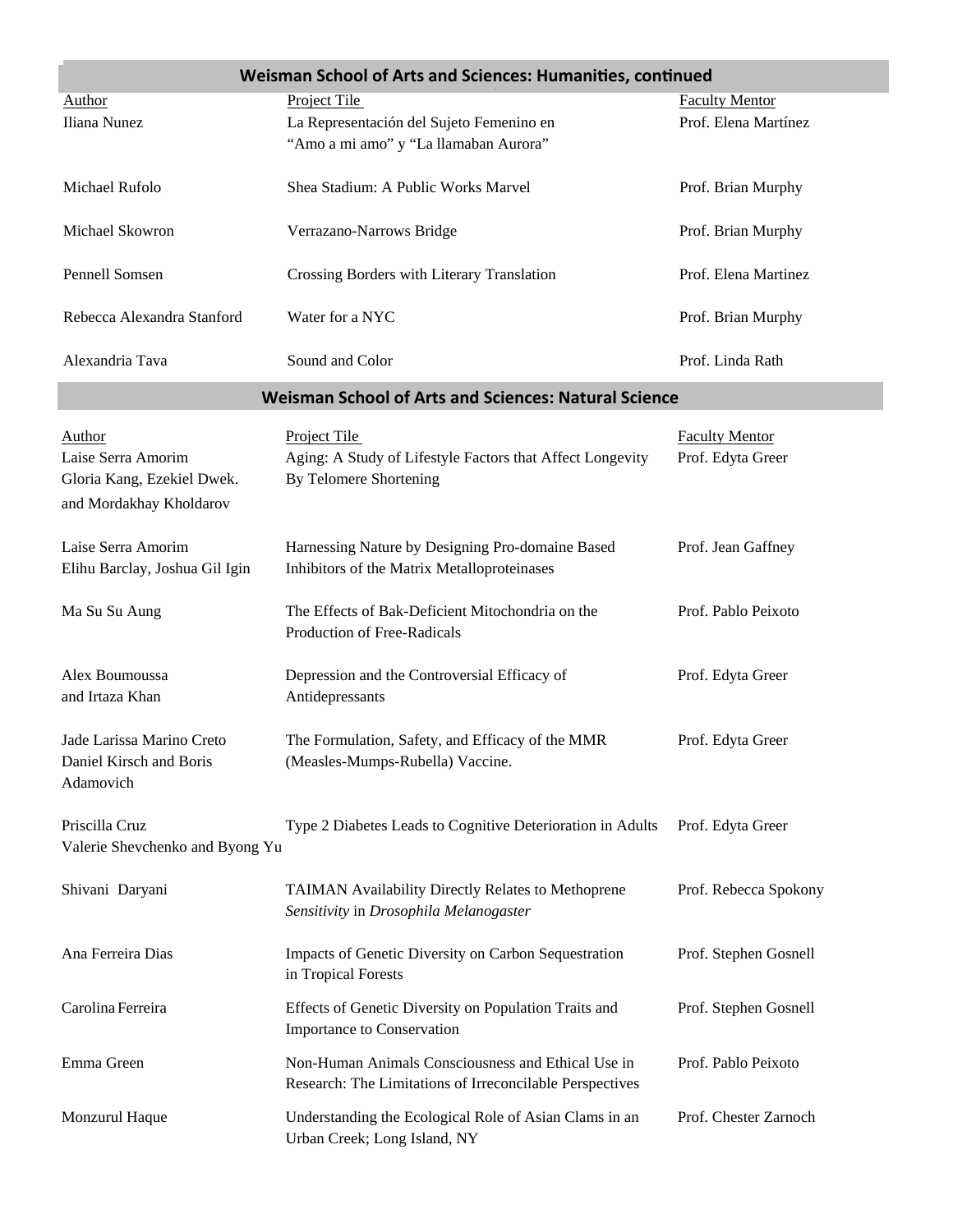#### **Weisman School of Arts and Sciences: Natural Science, conƟnued**

| <b>Author</b><br>Esther Im                                                                                                                                                                                                                                                                                                                  | Project Tile<br>Retinoblastoma and Etoposide                                                                                                             | <b>Faculty Mentor</b><br>Prof. Emil Gernert |  |
|---------------------------------------------------------------------------------------------------------------------------------------------------------------------------------------------------------------------------------------------------------------------------------------------------------------------------------------------|----------------------------------------------------------------------------------------------------------------------------------------------------------|---------------------------------------------|--|
| Aygul Islamova<br>John Scalise, and Derrick Claye                                                                                                                                                                                                                                                                                           | The Effect of Light and Dye Composition on the Color<br>of Dyeings with Indigo, 6-Bromoindigo, and 6,6'-Di<br>Dibromoindigo, Components of Tyrian Purple | Prof. Keith Ramig                           |  |
| Paulette Jules                                                                                                                                                                                                                                                                                                                              | The Potential Effect of Climate Change on Coral Reef<br>Distribution and Survival                                                                        | Prof. Chester B. Zarnoch                    |  |
| Mordakhav Kholdarov<br>Nahid Bakhtari                                                                                                                                                                                                                                                                                                       | Remediation for Lead and Other Toxic Heavy Metal<br>Poisoning in the Environment                                                                         | Prof. Chandrika Kulatilleke                 |  |
| Aleksandr Kitaygorodskiy                                                                                                                                                                                                                                                                                                                    | Study of Mitochondrial and Interactions with Microfilament Prof. Pablo Peixoto<br>Cytoskeleton                                                           |                                             |  |
| Mikey Kwon<br>Jade Larissa Marino Creto                                                                                                                                                                                                                                                                                                     | A Theoretical Study of the Isosteric Substitutions on<br>Garratt-Braverman Cyclization and Their Effects and<br><b>Potential Applications</b>            | Prof. Edyta Greer                           |  |
| Ekaterina Migunova                                                                                                                                                                                                                                                                                                                          | Effect of Methoprene on Fat Tissues of D. Melanogaster                                                                                                   | Prof. Edyta Greer                           |  |
| Stephanie Rene                                                                                                                                                                                                                                                                                                                              | The Effect of Methoprene-Tolerant in the Juvenile<br>Hormone Pathway                                                                                     | Prof. Rebecca Spokony                       |  |
| Amanda Cristina Rodde<br>and Ivana Grgic                                                                                                                                                                                                                                                                                                    | Are Genetically Modified Organisms a Threat?                                                                                                             | Prof. Edyta Greer                           |  |
| Marium Sarder                                                                                                                                                                                                                                                                                                                               | Does Juvenile Hormone Target the Foraging Gene<br>In Drosophila Melanogaster: ?                                                                          | Prof. Rebecca Spokony                       |  |
| Veranika Strashkina<br>and Aleksandr Kitaygorodskiy                                                                                                                                                                                                                                                                                         | 3D Printing in Medicine and Dentistry                                                                                                                    | Prof. Edyta Greer                           |  |
| Elena Votto                                                                                                                                                                                                                                                                                                                                 | Introduction of Metal Fragments at C2 Position of<br>1,3-Butadiene in the Diels-Alder Cyclization                                                        | Prof. Edyta Greer                           |  |
| <b>Weisman School of Arts and Sciences: Social Science</b>                                                                                                                                                                                                                                                                                  |                                                                                                                                                          |                                             |  |
| Author                                                                                                                                                                                                                                                                                                                                      | Project Tile                                                                                                                                             | <b>Faculty Mentor</b>                       |  |
| Denise Garcia                                                                                                                                                                                                                                                                                                                               | Landmark Power Shift in India in the 2014 General Elections<br>A Way of Life                                                                             | Prof. Arthur Lewin                          |  |
| <b>IDC3001H</b>                                                                                                                                                                                                                                                                                                                             | East Broadway: An Immigrant Gateway                                                                                                                      | Prof. Ken Guest                             |  |
| Krystal Au, Christos Bakalexis, Paulina Bogdan, Phil Chen, Tanzim Choudhury, Milyza Flores, Robert Imbornoni, Marina Juan,<br>Kiramot Kaur, Janice Lee, Teena Lin, Maxine Lizaso, Beatrice Margolin, Hannah Mcquaid, Aqsa Naeem, Rachel Shnaydman,<br>Holden Stein, Isabel Monica Vulakh, Michael Woyevodsky, Jasper Yoon and Jessica Zheng |                                                                                                                                                          |                                             |  |
| Jonathan Ruiz                                                                                                                                                                                                                                                                                                                               | Disordered Discourse: Exploring the Perceptions of Gender                                                                                                | Prof. Robin Root                            |  |
|                                                                                                                                                                                                                                                                                                                                             | Among Parents of Children Living with Congenital Adrenal Hyperplasia                                                                                     |                                             |  |
| Shanima Tanni                                                                                                                                                                                                                                                                                                                               | <b>Stress Management and Social Support among</b>                                                                                                        | Prof. Lindsey Riley                         |  |

Bangladeshi with Type 2 Diabetes in NYC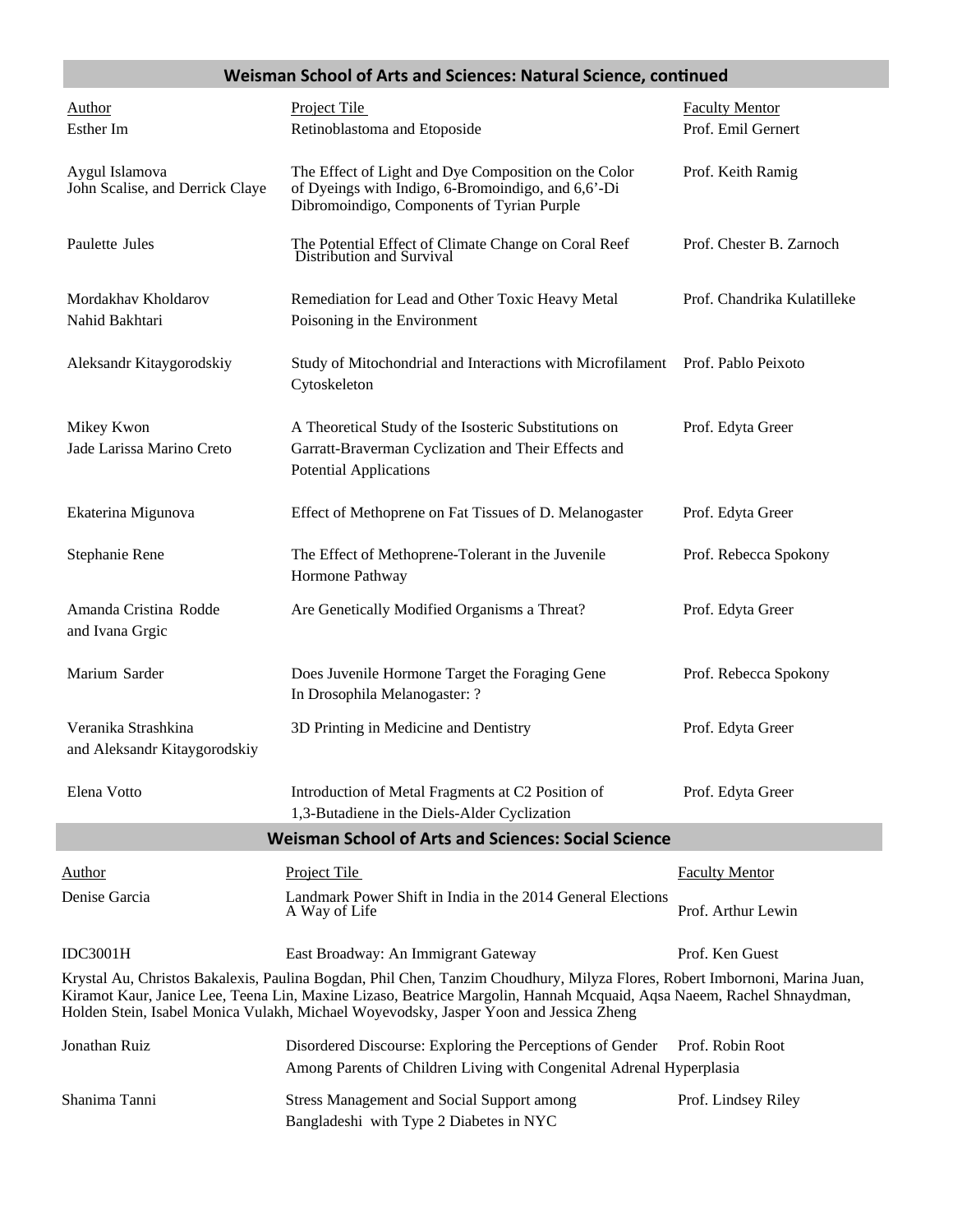| <b>Zicklin School of Business</b> |                                                                |                          |  |
|-----------------------------------|----------------------------------------------------------------|--------------------------|--|
| <b>Author</b>                     | Project Tile                                                   | <b>Faculty Mentor</b>    |  |
| <b>Edson Flores</b>               | Land of the Aging Sun: Measuring the Impact of                 | Prof. Michael Carew      |  |
|                                   | Accelerated Population Decline on Japan's Economic Performance |                          |  |
| Ben Sedaghatzandi                 | <b>GUST</b> Wind Turbine                                       | Prof. Salvador Rozenberg |  |

Tarik Bouzourene, Mike Jemal, Eddie Jemal, Mehmet Emre, Mike Homapour and Maor Salman

# **Coming this fall!**

## **InternaƟonal Conference of Undergraduate Research**